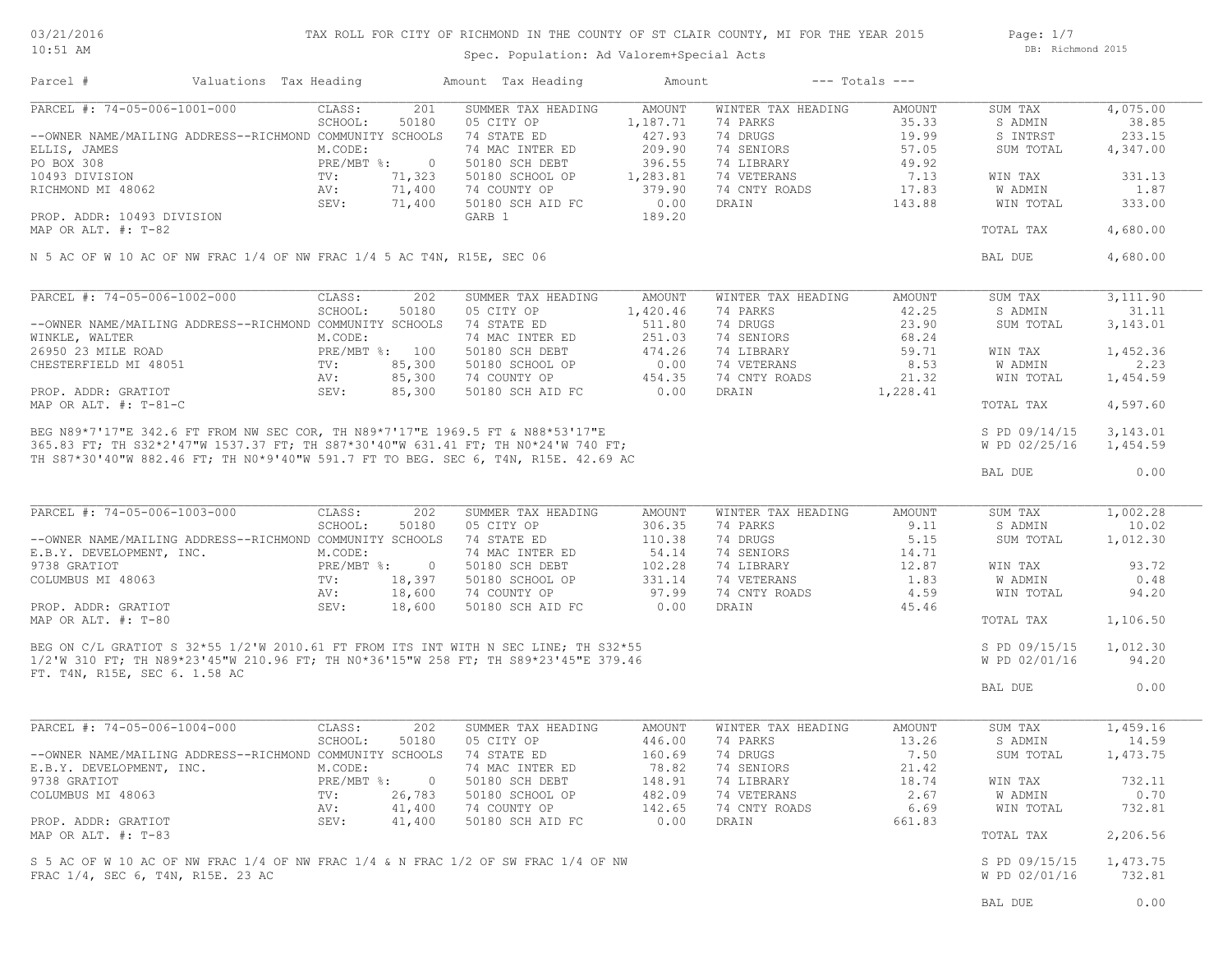### 03/21/2016 10:51 AM

# TAX ROLL FOR CITY OF RICHMOND IN THE COUNTY OF ST CLAIR COUNTY, MI FOR THE YEAR 2015

Spec. Population: Ad Valorem+Special Acts

Page: 2/7 DB: Richmond 2015

| Parcel #                                                 | Valuations Tax Heading |                   |                           | Amount Tax Heading                                                               | Amount                  |                                | $---$ Totals $---$ |                    |                    |
|----------------------------------------------------------|------------------------|-------------------|---------------------------|----------------------------------------------------------------------------------|-------------------------|--------------------------------|--------------------|--------------------|--------------------|
| PARCEL #: 74-05-006-1005-000                             |                        | CLASS:            | 201                       | SUMMER TAX HEADING                                                               | <b>AMOUNT</b>           | WINTER TAX HEADING             | AMOUNT             | SUM TAX            | 2,980.15           |
|                                                          |                        | SCHOOL:           | 50180                     | 05 CITY OP                                                                       | 910.89                  | 74 PARKS                       | 27.09              | S ADMIN            | 29.80              |
| --OWNER NAME/MAILING ADDRESS--RICHMOND COMMUNITY SCHOOLS |                        |                   |                           | 74 STATE ED                                                                      | 328.20                  | 74 DRUGS                       | 15.33              | SUM TOTAL          | 3,009.95           |
| SUBCARRIER COMMUNICATIONS, INC                           |                        | M.CODE:           |                           | 74 MAC INTER ED                                                                  | 160.98                  | 74 SENIORS                     | 43.76              |                    |                    |
| 139 WHITE OAK LANE                                       |                        | PRE/MBT %:        | $\overline{0}$            | 50180 SCH DEBT                                                                   | 304.13                  | 74 LIBRARY                     | 38.29              | WIN TAX            | 478.56             |
| OLD BRIDGE NJ 08857                                      |                        | TV:               | 54,700                    | 50180 SCHOOL OP                                                                  | 984.60                  | 74 VETERANS                    | 5.47               | W ADMIN            | 1.43               |
|                                                          |                        | AV:               | 54,700                    | 74 COUNTY OP                                                                     | 291.35                  | 74 CNTY ROADS                  | 13.67              | WIN TOTAL          | 479.99             |
| PROP. ADDR: 10435 DIVISION<br>MAP OR ALT. $\#$ : T-81-A  |                        | SEV:              | 54,700                    | 50180 SCH AID FC                                                                 | 0.00                    | DRAIN                          | 334.95             | TOTAL TAX          | 3,489.94           |
|                                                          |                        |                   |                           |                                                                                  |                         |                                |                    | S PD 07/13/15      |                    |
|                                                          |                        |                   |                           |                                                                                  |                         |                                |                    | W PD 12/14/15      | 3,009.95<br>479.99 |
|                                                          |                        |                   |                           |                                                                                  |                         |                                |                    |                    |                    |
|                                                          |                        |                   |                           |                                                                                  |                         |                                |                    | BAL DUE            | 0.00               |
|                                                          |                        |                   |                           |                                                                                  |                         |                                |                    |                    |                    |
| PARCEL #: 74-05-006-1005-100                             |                        | CLASS:            | 703                       | SUMMER TAX HEADING                                                               | <b>AMOUNT</b>           | WINTER TAX HEADING             | AMOUNT             | SUM TAX            | 0.00               |
|                                                          |                        | SCHOOL:           | 50180                     | 05 CITY OP                                                                       | 0.00                    | 74 PARKS                       | 0.00               | S ADMIN            | 0.00               |
| --OWNER NAME/MAILING ADDRESS--RICHMOND COMMUNITY SCHOOLS |                        |                   |                           | 74 STATE ED                                                                      | 0.00                    | 74 DRUGS                       | 0.00               | SUM TOTAL          | 0.00               |
| CITY OF RICHMOND                                         |                        | M.CODE:           |                           | 74 MAC INTER ED                                                                  | 0.00                    | 74 SENIORS                     | 0.00               |                    |                    |
| PO BOX 457                                               |                        | $PRE/MBT$ $\div$  | $\circ$                   | 50180 SCH DEBT                                                                   | 0.00                    | 74 LIBRARY                     | 0.00               | WIN TAX            | 0.00               |
| RICHMOND MI 48062                                        |                        | TV:               | $\circ$                   | 50180 SCHOOL OP                                                                  | 0.00                    | 74 VETERANS                    | 0.00               | W ADMIN            | 0.00               |
| PROP. ADDR: 10525 DIVISION                               |                        | AV:<br>SEV:       | $\circ$<br>$\Omega$       | 74 COUNTY OP<br>50180 SCH AID FC                                                 | 0.00<br>0.00            | 74 CNTY ROADS                  | 0.00               | WIN TOTAL          | 0.00               |
| MAP OR ALT. #: T-81-A                                    |                        |                   |                           |                                                                                  |                         |                                |                    | TOTAL TAX          | 0.00               |
| AC                                                       |                        |                   |                           |                                                                                  |                         |                                |                    |                    |                    |
| PARCEL #: 74-05-031-4001-000                             |                        | CLASS:<br>SCHOOL: | 302<br>50180              | SUMMER TAX HEADING<br>05 CITY OP                                                 | <b>AMOUNT</b><br>917.72 | WINTER TAX HEADING<br>74 PARKS | AMOUNT<br>27.30    | SUM TAX<br>S ADMIN | 2,010.51<br>20.10  |
| --OWNER NAME/MAILING ADDRESS--RICHMOND COMMUNITY SCHOOLS |                        |                   |                           | 74 STATE ED                                                                      | 330.66                  | 74 DRUGS                       | 15.44              | SUM TOTAL          | 2,030.61           |
| WINKLE, WALTER                                           |                        | M.CODE:           |                           | 74 MAC INTER ED                                                                  | 162.18                  | 74 SENIORS                     | 44.08              |                    |                    |
| 26950 23 MILE ROAD                                       |                        | PRE/MBT %: 100    |                           | 50180 SCH DEBT                                                                   | 306.41                  | 74 LIBRARY                     | 38.57              | WIN TAX            | 2,146.27           |
| CHESTERFIELD MI 48051                                    |                        | TV:               | 55,110                    | 50180 SCHOOL OP                                                                  | 0.00                    | 74 VETERANS                    | 5.51               | W ADMIN            | 1.44               |
|                                                          |                        | AV:               | 152,600                   | 74 COUNTY OP                                                                     | 293.54                  | 74 CNTY ROADS                  | 13.77              | WIN TOTAL          | 2,147.71           |
| PROP. ADDR: DIVISION                                     |                        | SEV:              | 152,600                   | 50180 SCH AID FC                                                                 | 0.00                    | DRAIN                          | 2,001.60           |                    |                    |
| MAP OR ALT. #:                                           |                        |                   |                           |                                                                                  |                         |                                |                    | TOTAL TAX          | 4,178.32           |
|                                                          |                        |                   |                           | THAT PART OF W 1/2 OF SW 1/4 LYING S OF A LINE BEG N0*0'20"E 1602 FT FROM SW SEC |                         |                                |                    | S PD 09/14/15      | 2,030.61           |
|                                                          |                        |                   |                           | COR; TH N88*47'E 2299.37 FT EXC E 792 FT OF S 825 FT OF SW 1/4 FRAC, SEC 31 T5N, |                         |                                |                    | W PD 02/25/16      | 2,147.71           |
| R15E, 69.56 AC.                                          |                        |                   |                           |                                                                                  |                         |                                |                    |                    |                    |
|                                                          |                        |                   |                           |                                                                                  |                         |                                |                    | BAL DUE            | 0.00               |
|                                                          |                        |                   |                           |                                                                                  |                         |                                |                    |                    |                    |
| PARCEL #: 74-05-998-0010-435                             |                        | CLASS:            | 002                       | SUMMER TAX HEADING                                                               | AMOUNT                  | WINTER TAX HEADING             | AMOUNT             | SUM TAX            | 0.00               |
|                                                          |                        | SCHOOL:           | 50180                     | 05 CITY OP                                                                       | 0.00                    | 74 PARKS                       | 0.00               | S ADMIN            | 0.00               |
| --OWNER NAME/MAILING ADDRESS--RICHMOND COMMUNITY SCHOOLS |                        |                   |                           | 74 STATE ED                                                                      | 0.00                    | 74 DRUGS                       | 0.00               | SUM TOTAL          | 0.00               |
| SUBCARRIER COMMUNICATIONS, INC                           |                        | M.CODE:           |                           | 74 MAC INTER ED                                                                  | 0.00                    | 74 SENIORS<br>74 LIBRARY       | 0.00               |                    |                    |
| 139 WHITE OAK LANE<br>OLD BRIDGE NJ 08857                |                        | $PRE/MBT$ %:      | $\overline{0}$<br>$\circ$ | 50180 SCH DEBT<br>50180 SCHOOL OP                                                | 0.00                    | 74 VETERANS                    | 0.00               | WIN TAX<br>W ADMIN | 0.00<br>0.00       |
|                                                          |                        | TV:<br>AV:        | $\circ$                   | 74 COUNTY OP                                                                     | 0.00<br>0.00            | 74 CNTY ROADS                  | 0.00<br>0.00       | WIN TOTAL          | 0.00               |
| PROP. ADDR: 10435 DIVISION                               |                        | SEV:              | $\circ$                   | 50180 SCH AID FC                                                                 | 0.00                    |                                |                    |                    |                    |
| MAP OR ALT. #:                                           |                        |                   |                           |                                                                                  |                         |                                |                    | TOTAL TAX          | 0.00               |
| BUILDING ON LEASED LAND                                  |                        |                   |                           |                                                                                  |                         |                                |                    | BAL DUE            | 0.00               |
|                                                          |                        |                   |                           |                                                                                  |                         |                                |                    |                    |                    |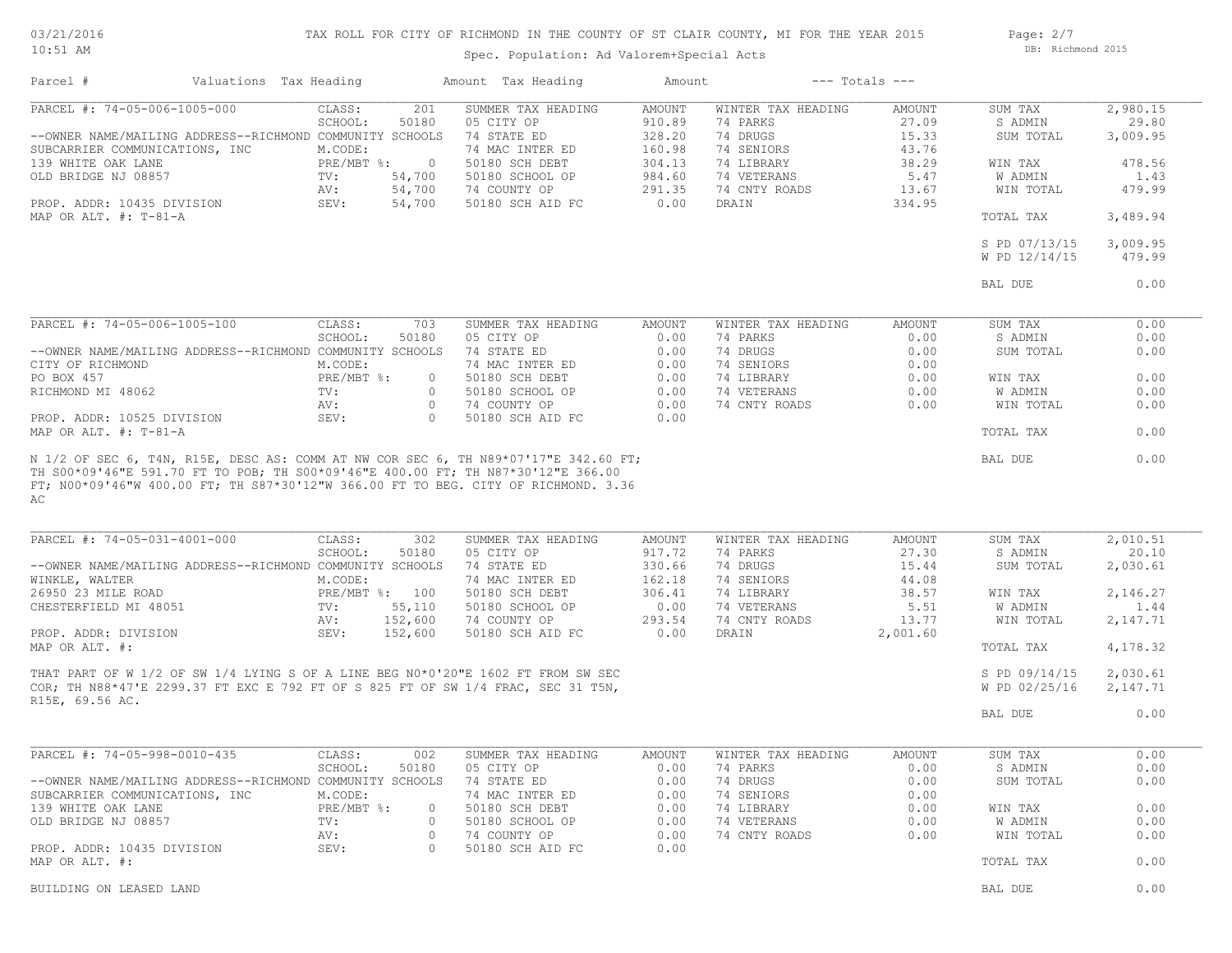# 03/21/2016 10:51 AM

# TAX ROLL FOR CITY OF RICHMOND IN THE COUNTY OF ST CLAIR COUNTY, MI FOR THE YEAR 2015

Spec. Population: Ad Valorem+Special Acts

Page: 3/7 DB: Richmond 2015

| Parcel #                               | Valuations Tax Heading |                | Amount Tax Heading | Amount |                    | $---$ Totals $---$ |               |          |
|----------------------------------------|------------------------|----------------|--------------------|--------|--------------------|--------------------|---------------|----------|
| PARCEL #: 74-05-999-0001-000           | CLASS:                 | 551            | SUMMER TAX HEADING | AMOUNT | WINTER TAX HEADING | AMOUNT             | SUM TAX       | 1,688.94 |
|                                        | SCHOOL:                | 50180          | 05 CITY OP         | 516.23 | 74 PARKS           | 15.35              | S ADMIN       | 16.88    |
| --OWNER NAME/MAILING ADDRESS--RICHMOND | COMMUNITY SCHOOLS      |                | 74 STATE ED        | 186.00 | 74 DRUGS           | 8.68               | SUM TOTAL     | 1,705.82 |
| DTE ELECTRIC COMPANY                   | M.CODE:                |                | 74 MAC INTER ED    | 91.23  | 74 SENIORS         | 24.80              |               |          |
| DTE ENERGY COMPANY                     | PRE/MBT %:             | $\overline{0}$ | 50180 SCH DEBT     | 172.36 | 74 LIBRARY         | 21.70              | WIN TAX       | 81.38    |
| PO BOX 33017                           | TV:                    | 31,000         | 50180 SCHOOL OP    | 558.00 | 74 VETERANS        | 3.10               | W ADMIN       | 0.81     |
| DETROIT MI 48232                       | AV:                    | 31,000         | 74 COUNTY OP       | 165.12 | 74 CNTY ROADS      | 7.75               | WIN TOTAL     | 82.19    |
|                                        | SEV:                   | 31,000         | 50180 SCH AID FC   | 0.00   |                    |                    |               |          |
| PROP. ADDR: VARIOUS LOCATIONS          |                        |                |                    |        |                    |                    | TOTAL TAX     | 1,788.01 |
| MAP OR ALT. #:                         |                        |                |                    |        |                    |                    |               |          |
|                                        |                        |                |                    |        |                    |                    | S PD 08/24/15 | 1,705.82 |
| PERSONAL PROPERTY                      |                        |                |                    |        |                    |                    | W PD 01/14/16 | 82.19    |
|                                        |                        |                |                    |        |                    |                    | BAL DUE       | 0.00     |
| PARCEL #: 74-05-999-1043-500           | CLASS:                 | 251            | SUMMER TAX HEADING | AMOUNT | WINTER TAX HEADING | AMOUNT             | SUM TAX       | 0.00     |
|                                        | SCHOOL:                | 50180          | 05 CITY OP         | 0.00   | 74 PARKS           | 0.00               | S ADMIN       | 0.00     |
| --OWNER NAME/MAILING ADDRESS--RICHMOND | COMMUNITY SCHOOLS      |                | 74 STATE ED        | 0.00   | 74 DRUGS           | 0.00               | SUM TOTAL     | 0.00     |
| AMERICAN MESSAGING SERVICES LLC        | M.CODE:                |                | 74 MAC INTER ED    | 0.00   | 74 SENIORS         | 0.00               |               |          |
| PO BOX 478                             | PRE/MBT %:             | 100            | 50180 SCH DEBT     | 0.00   | 74 LIBRARY         | 0.00               | WIN TAX       | 0.00     |
| COLLEYVILLE TX 76034                   | TV:                    |                | 50180 SCHOOL OP    | 0.00   | 74 VETERANS        | 0.00               | W ADMIN       | 0.00     |
|                                        | AV:                    | $\circ$        | 74 COUNTY OP       | 0.00   | 74 CNTY ROADS      | 0.00               | WIN TOTAL     | 0.00     |
| PROP. ADDR: 10435 DIVISION             | SEV:                   | $\circ$        | 50180 SCH AID FC   | 0.00   |                    |                    |               |          |
| MAP OR ALT. #:                         |                        |                |                    |        |                    |                    | TOTAL TAX     | 0.00     |
| PERSONAL PROPERTY                      |                        |                |                    |        |                    |                    | BAL DUE       | 0.00     |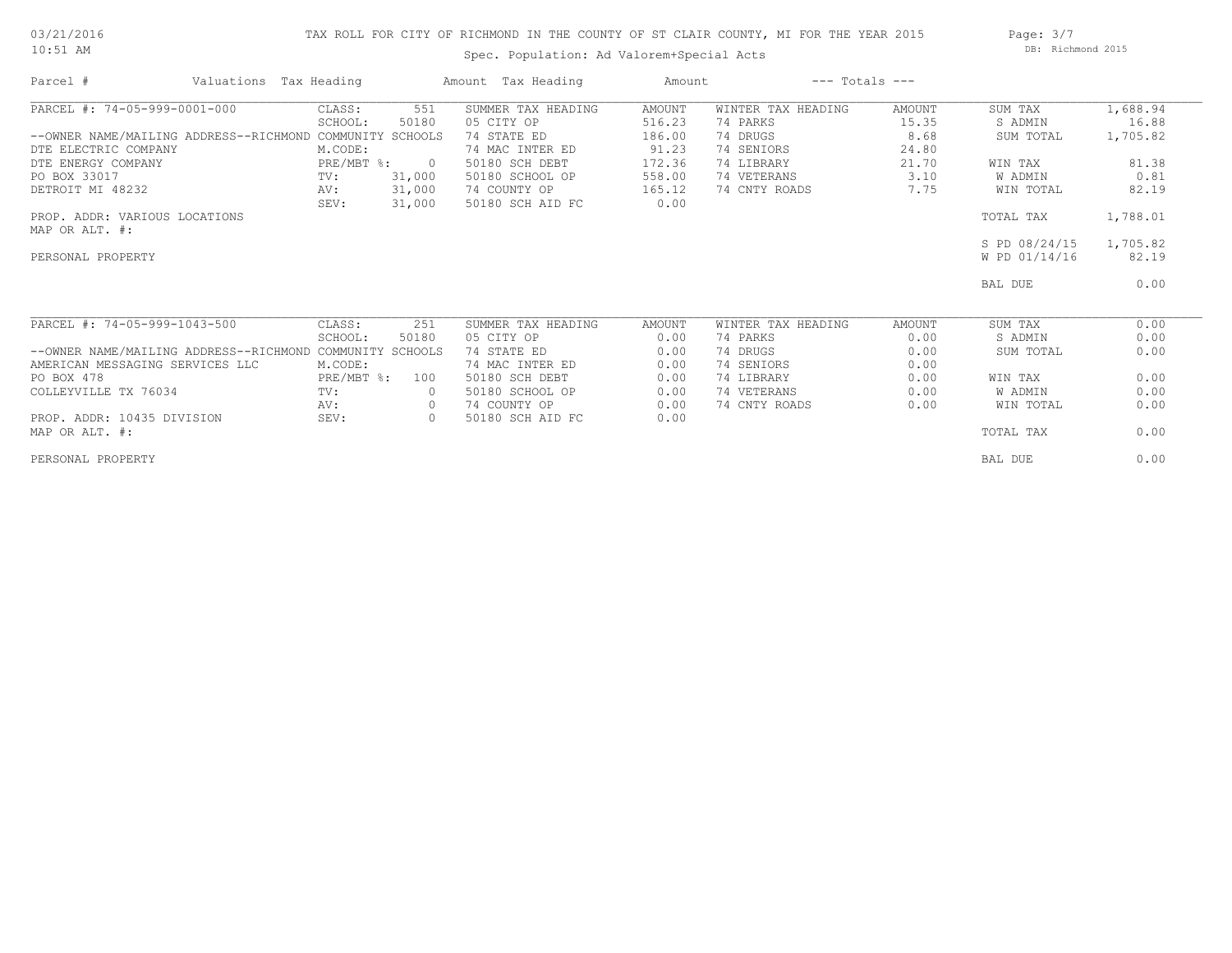# Spec. Population: Ad Valorem+Special Acts

Page: 4/7 DB: Richmond 2015

| TOTAL ALL DISTRICTS | <b>REAL</b> | (BAL DUE) | PERSONAL | (BAL DUE) | EXEMPT              | (BAL DUE) |
|---------------------|-------------|-----------|----------|-----------|---------------------|-----------|
| PARCEL COUNT        | 6           |           | 3        |           |                     |           |
| TAXABLE VALUE       | 311,613     |           | 31,000   |           | $\circ$             |           |
| ASSESSED VALUE      | 424,000     |           | 31,000   |           | $\Omega$            |           |
| SEV VALUE           | 424,000     |           | 31,000   |           | $\circ$             |           |
| PRE/MBT TAXABLE     | 140,410     |           | $\Omega$ |           | $\mathsf{O}\xspace$ |           |
| N PRE/MBT TAXABLE   | 171,203     |           | 31,000   |           | $\mathbf{0}$        |           |
| S 05 CITY OP        | 5,189.13    | 1,187.71  | 516.23   | 0.00      | 0.00                | 0.00      |
| S 74 STATE ED       | 1,869.66    | 427.93    | 186.00   | 0.00      | 0.00                | 0.00      |
| S 74 MAC INTER ED   | 917.05      | 209.90    | 91.23    | 0.00      | 0.00                | 0.00      |
| S 50180 SCH DEBT    | 1,732.54    | 396.55    | 172.36   | 0.00      | 0.00                | 0.00      |
| S 50180 SCHOOL OP   | 3,081.64    | 1,283.81  | 558.00   | 0.00      | 0.00                | 0.00      |
| S 74 COUNTY OP      | 1,659.78    | 379.90    | 165.12   | 0.00      | 0.00                | 0.00      |
| S 50180 SCH AID F   | 0.00        | 0.00      | 0.00     | 0.00      | 0.00                | 0.00      |
| W 74 PARKS          | 154.34      | 35.33     | 15.35    | 0.00      | 0.00                | 0.00      |
| W 74 DRUGS          | 87.31       | 19.99     | 8.68     | 0.00      | 0.00                | 0.00      |
| W 74 SENIORS        | 249.26      | 57.05     | 24.80    | 0.00      | 0.00                | 0.00      |
| W 74 LIBRARY        | 218.10      | 49.92     | 21.70    | 0.00      | 0.00                | 0.00      |
| W 74 VETERANS       | 31.14       | 7.13      | 3.10     | 0.00      | 0.00                | 0.00      |
| W 74 CNTY ROADS     | 77.87       | 17.83     | 7.75     | 0.00      | 0.00                | 0.00      |
| * SP. ASSESSMENTS   | 4,605.33    | 333.08    | 0.00     | 0.00      | 0.00                | 0.00      |
| S ADMIN FEE         | 144.47      | 38.85     | 16.88    | 0.00      | 0.00                | 0.00      |
| <b>W ADMIN FEE</b>  | 8.15        | 1.87      | 0.81     | 0.00      | 0.00                | 0.00      |
| INTEREST            | 233.15      | 233.15    | 0.00     | 0.00      | 0.00                | 0.00      |
| S TOTALS            | 15,016.62   | 4,347.00  | 1,705.82 | 0.00      | 0.00                | 0.00      |
| W TOTALS            | 5,242.30    | 333.00    | 82.19    | 0.00      | 0.00                | 0.00      |
| GRAND TOTALS        | 20,258.92   | 4,680.00  | 1,788.01 | 0.00      | 0.00                | 0.00      |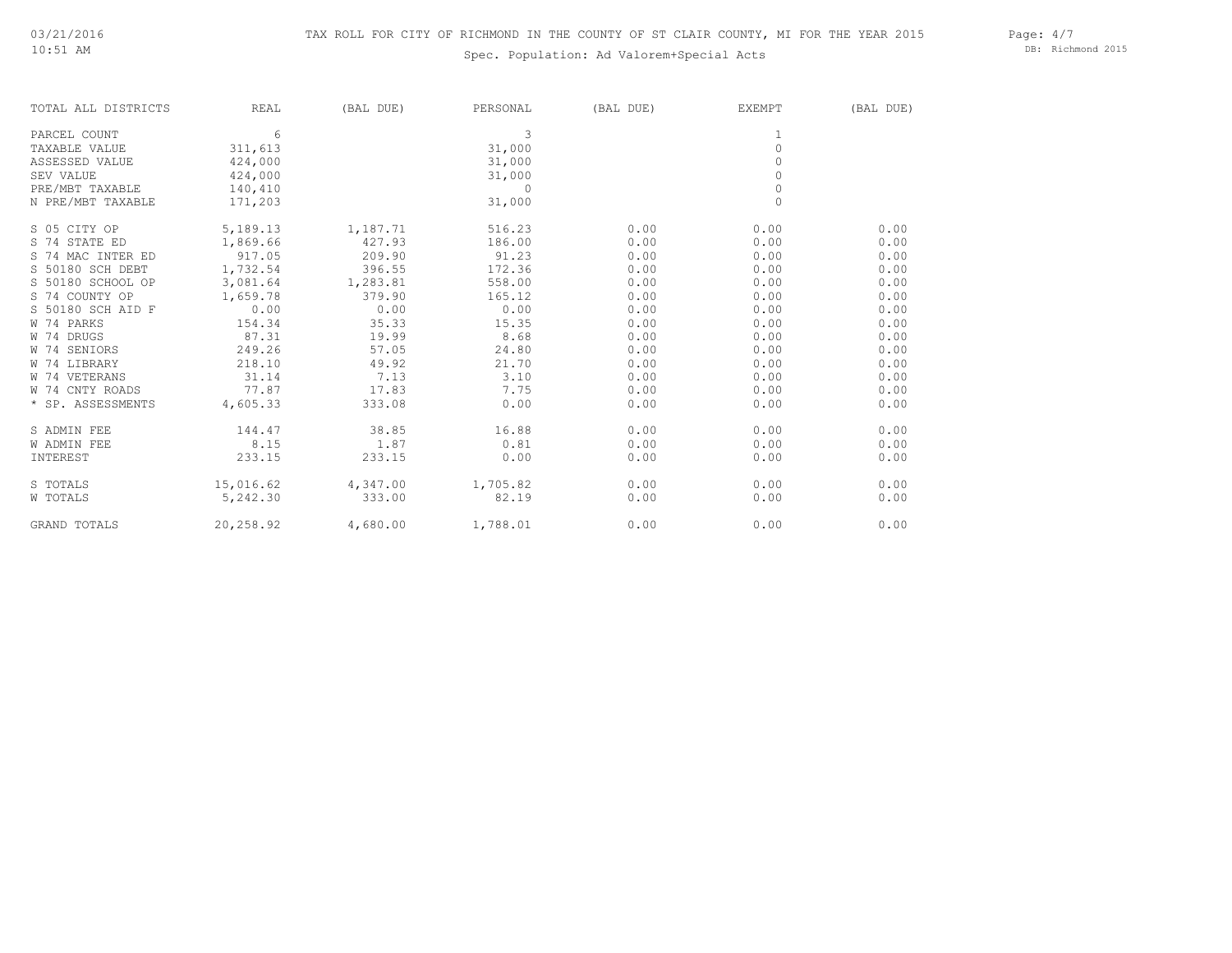# Spec. Population: Ad Valorem+Special Acts

Page: 5/7 DB: Richmond 2015

| TOTAL ALL DISTRICTS | LEASED LAND | (BAL DUE) | TOTAL     | (BAL DUE) |
|---------------------|-------------|-----------|-----------|-----------|
| PARCEL COUNT        | 0           |           | 10        |           |
| TAXABLE VALUE       | 0           |           | 342,613   |           |
| ASSESSED VALUE      | 0           |           | 455,000   |           |
| SEV VALUE           | $\circ$     |           | 455,000   |           |
| PRE/MBT TAXABLE     | $\circ$     |           | 140,410   |           |
| NON PRE/MBT TAXABLE | 0           |           | 202,203   |           |
| S 05 CITY OP        | 0.00        | 0.00      | 5,705.36  | 1,187.71  |
| S 74 STATE ED       | 0.00        | 0.00      | 2,055.66  | 427.93    |
| S 74 MAC INTER ED   | 0.00        | 0.00      | 1,008.28  | 209.90    |
| S 50180 SCH DEBT    | 0.00        | 0.00      | 1,904.90  | 396.55    |
| S 50180 SCHOOL OP   | 0.00        | 0.00      | 3,639.64  | 1,283.81  |
| S 74 COUNTY OP      | 0.00        | 0.00      | 1,824.90  | 379.90    |
| S 50180 SCH AID FC  | 0.00        | 0.00      | 0.00      | 0.00      |
| W 74 PARKS          | 0.00        | 0.00      | 169.69    | 35.33     |
| W 74 DRUGS          | 0.00        | 0.00      | 95.99     | 19.99     |
| W 74 SENIORS        | 0.00        | 0.00      | 274.06    | 57.05     |
| W 74 LIBRARY        | 0.00        | 0.00      | 239.80    | 49.92     |
| W 74 VETERANS       | 0.00        | 0.00      | 34.24     | 7.13      |
| W 74 CNTY ROADS     | 0.00        | 0.00      | 85.62     | 17.83     |
| * SP. ASSESSMENTS   | 0.00        | 0.00      | 4,605.33  | 333.08    |
| S ADMIN FEE         | 0.00        | 0.00      | 161.35    | 38.85     |
| W ADMIN FEE         | 0.00        | 0.00      | 8.96      | 1.87      |
| INTEREST            | 0.00        | 0.00      | 233.15    | 233.15    |
| S TOTALS            | 0.00        | 0.00      | 16,722.44 | 4,347.00  |
| W TOTALS            | 0.00        | 0.00      | 5,324.49  | 333.00    |
| GRAND TOTALS        | 0.00        | 0.00      | 22,046.93 | 4,680.00  |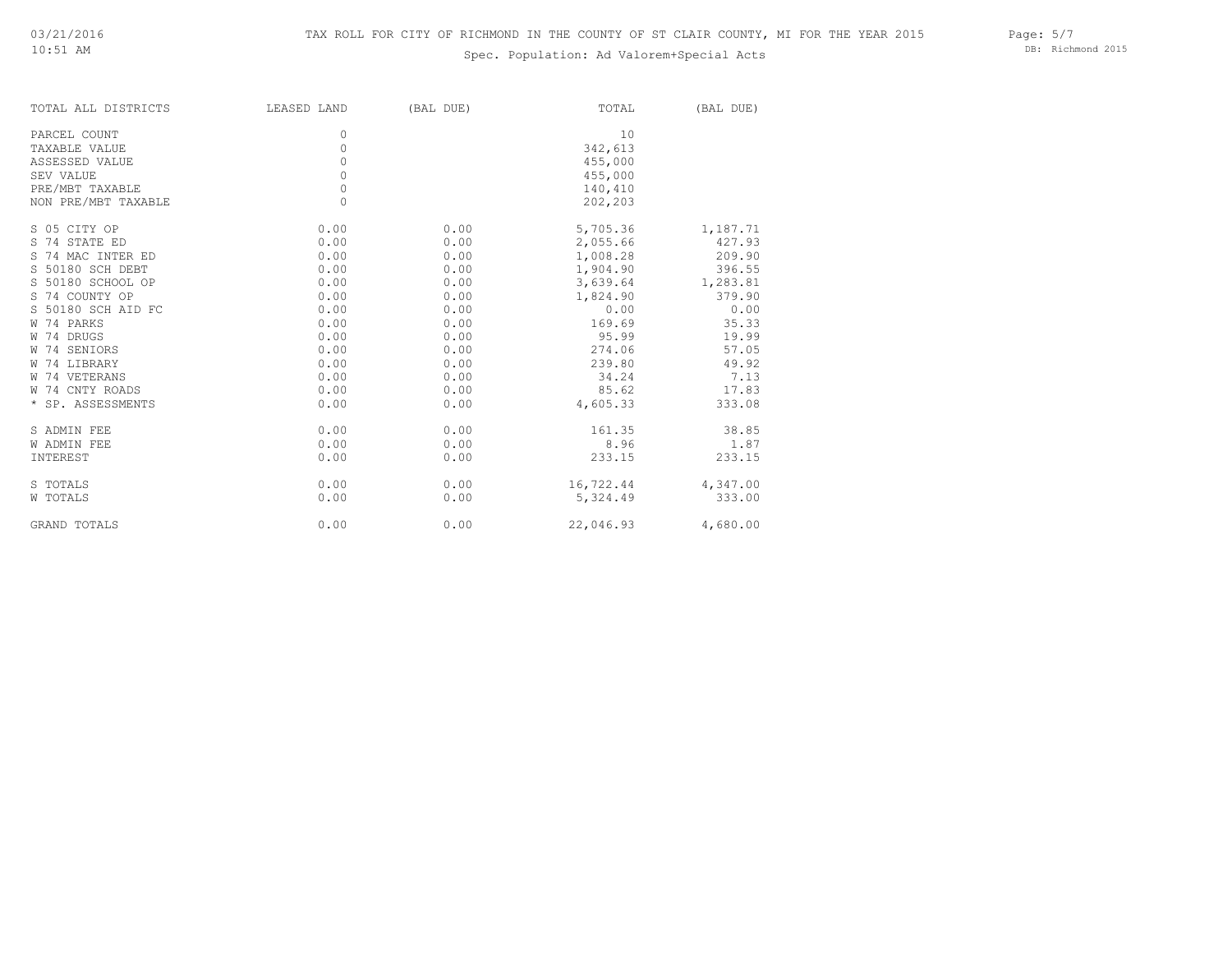10:51 AM

# Spec. Population: Ad Valorem+Special Acts

Page: 6/7 DB: Richmond 2015

| SCHOOL DISTRICT 50180     | UNIT 05<br>REAL | PERSONAL | <b>EXEMPT</b> | LEASED LAND | TOTAL     |
|---------------------------|-----------------|----------|---------------|-------------|-----------|
| PARCEL COUNT              | 6               | 3        |               | 0           | 10        |
| TAXABLE VALUE             | 311,613         | 31,000   | 0             | $\Omega$    | 342,613   |
| ASSESSED VALUE            | 424,000         | 31,000   | 0             | 0           | 455,000   |
| SEV VALUE                 | 424,000         | 31,000   | $\Omega$      | $\Omega$    | 455,000   |
| PRE/MBT TAXABLE           | 140,410         | $\Omega$ | $\Omega$      | $\Omega$    | 140,410   |
| NON PRE/MBT TAXABLE       | 171,203         | 31,000   | $\circ$       | $\circ$     | 202,203   |
| (S) 05 CITY OP            | 5,189.13        | 516.23   | 0.00          | 0.00        | 5,705.36  |
| 74 STATE ED<br>(S)        | 1,869.66        | 186.00   | 0.00          | 0.00        | 2,055.66  |
| 74 MAC INTER ED<br>(S)    | 917.05          | 91.23    | 0.00          | 0.00        | 1,008.28  |
| 50180 SCH DEBT<br>(S)     | 1,732.54        | 172.36   | 0.00          | 0.00        | 1,904.90  |
| 50180 SCHOOL OP<br>(S)    | 3,081.64        | 558.00   | 0.00          | 0.00        | 3,639.64  |
| 74 COUNTY OP<br>(S)       | 1,659.78        | 165.12   | 0.00          | 0.00        | 1,824.90  |
| 50180 SCH AID FC<br>(S)   | 0.00            | 0.00     | 0.00          | 0.00        | 0.00      |
| 74 PARKS<br>(W)           | 154.34          | 15.35    | 0.00          | 0.00        | 169.69    |
| 74 DRUGS<br>(W)           | 87.31           | 8.68     | 0.00          | 0.00        | 95.99     |
| 74 SENIORS<br>(W)         | 249.26          | 24.80    | 0.00          | 0.00        | 274.06    |
| 74 LIBRARY<br>(W)         | 218.10          | 21.70    | 0.00          | 0.00        | 239.80    |
| 74 VETERANS<br>(W)        | 31.14           | 3.10     | 0.00          | 0.00        | 34.24     |
| 74 CNTY ROADS<br>(W)      | 77.87           | 7.75     | 0.00          | 0.00        | 85.62     |
| SP. ASSESSMENTS<br>$(* )$ | 4,605.33        | 0.00     | 0.00          | 0.00        | 4,605.33  |
| (S) ADMIN FEE             | 144.47          | 16.88    | 0.00          | 0.00        | 161.35    |
| (W) ADMIN FEE             | 8.15            | 0.81     | 0.00          | 0.00        | 8.96      |
| INTEREST                  | 233.15          | 0.00     | 0.00          | 0.00        | 233.15    |
| (S) TOTALS                | 15,016.62       | 1,705.82 | 0.00          | 0.00        | 16,722.44 |
| (W) TOTALS                | 5,242.30        | 82.19    | 0.00          | 0.00        | 5,324.49  |
| <b>GRAND TOTALS</b>       | 20,258.92       | 1,788.01 | 0.00          | 0.00        | 22,046.93 |